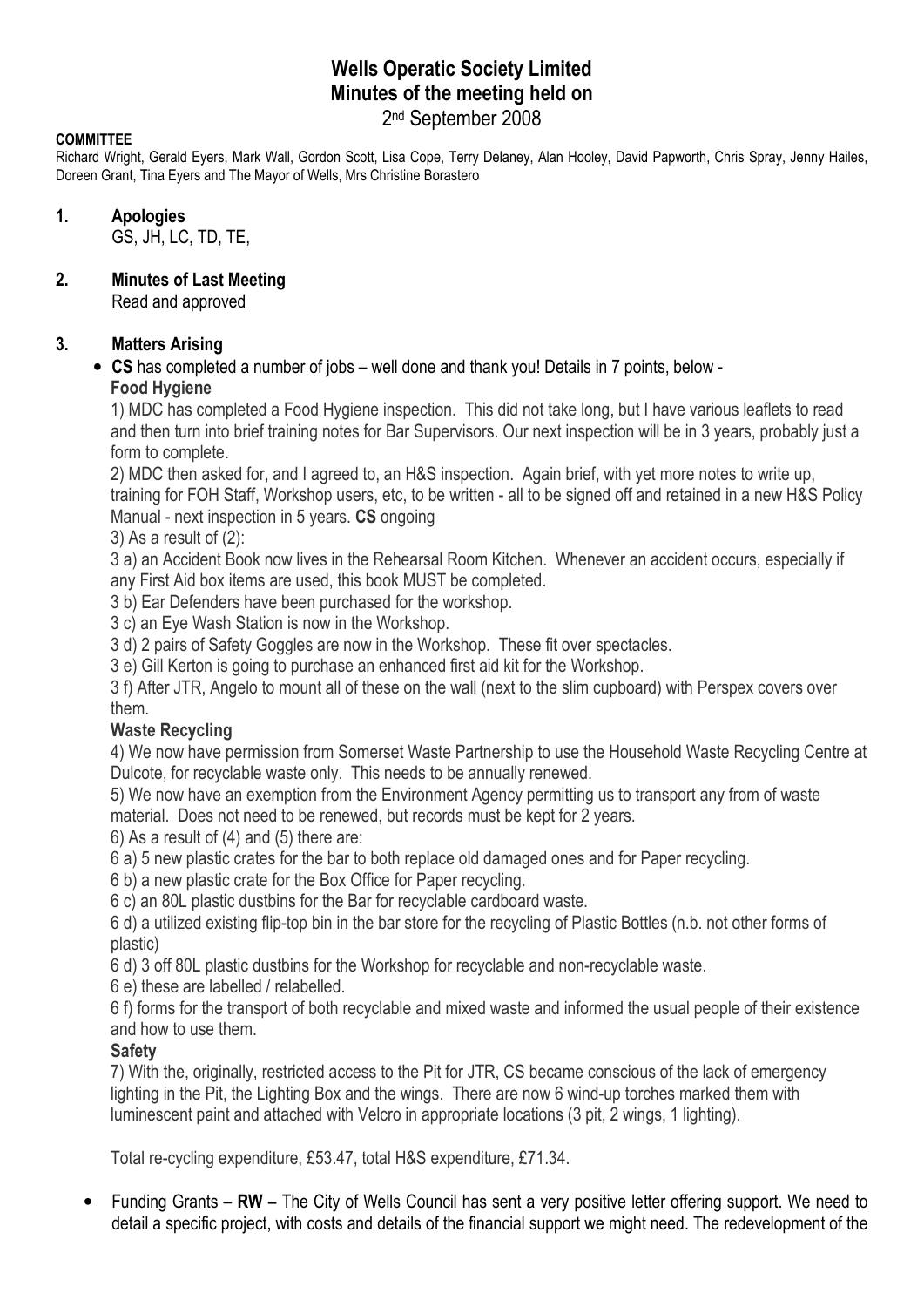foyer is a possibility, details to be submitted by February next year so that an award can be allocated in the financial year 2009/10. RW to follow up.

- Foyer Development RW ongoing, MW, JH, Annette Papworth and TD as sub committee to look at it in the near future.
- Front Tabs Maintenance DP ongoing
- Stage Microphones AH and CS ongoing. Graham Brown and DP have made progress in detailing the various audio leads in the auditorium.
- Foyer Lamp CS to speak to Peter Beechey and Angelo. ongoing
- NODA Regulations and Insurance for Youth Group RW RW has gathered information from NODA and will distribute this to all the committee. Most of the details appear to be common sense however there is a question over the length and frequency of time that children can take part in a production, the need for a special licence and CRB checks. RW to contact Mendip and report back. DG volunteered to be the Theatre's 'Child Protection Officer', and keep an overview of the needs of children when they are involved with productions / rehearsals. Copies of documents and the resulting Theatre policy/ guidelines to be forwarded to Sarah Neale. There was a short discussion over the use of informal photographs taken backstage during productions. The situation will be monitored and guidelines included in our policy.
- Youth Group JH and CS Sadly, Anna Friend has resigned from her expressed interest in the venture. SN will probably start a Youth Theatre after the Seussical production.
- Data Base CS ongoing

## 4. Correspondence

- NODA review of Habeas Corpus on notice board
- Music and other resources that arrive for the Society will be stored for all to see GE
- NODA magazine to circulate
- St Cuthbert's Christmas Tree Festival anyone interested in taking part in this see the notice board
- New NODA Regional Rep (District 8) is Trudy Dyke
- The Somerset Fellowship of Drama AGM is on Sat 20<sup>th</sup> Sept. details on the notice board
- The Committee were saddened to hear that Gerald Burton had passed away
- RW had been contacted asking permission for a website link with the Weston-Super-Mare Society's website this was agreed
- CS suggested that we look at a the need for a delegated 'First Aid' FoH person RW to check and advise

# 5. Treasurer's Report

- Insurance NODA Policy for 'Trustees and Officers' RW it was agreed to renew this policy approx £90
- GE, GS and MW to look at hire charges. Ongoing
- Review deposit accounts October meeting GS
- Box Office 2 people needed for the  $6.45 7.30$  on show nights. RW to check with Norman

## 6. Membership

- Membership application form amendment GE and CS amend to use email address
- Dinner Dance Sat 9<sup>th</sup> May 2009 Venue? AH. ongoing
- Phoebe Rees Presentation Evening Friday 17th Oct 2008
- David Beach Presentation Evening Friday 20th March 2009
- Cinderella Awards Evening Saturday 16th May 2009
- Play Readings RW to advertise when and what will be read. Monday 15th September, Monday 29th September, Monday 13th October, Tuesday 4th November, Monday 24th November all at 7.30pm, meeting in the bar at the theatre.
- AGM has been set for the 22<sup>nd</sup> May 2009
- Launch night for My Fair Lady Tues 30<sup>th</sup> Dec, 7.30–9 then plus mince pies and mulled wine!
- LC suggested and it was agreed that we discuss the various levels and privileges of Membership and Patrons at the October committee meeting. CS has produced a reference sheet. DP asked that we also look at privileges / discounts for 'full' members. Ongoing
- The following new memberships were accepted -Associate Membership – Matthew Salmon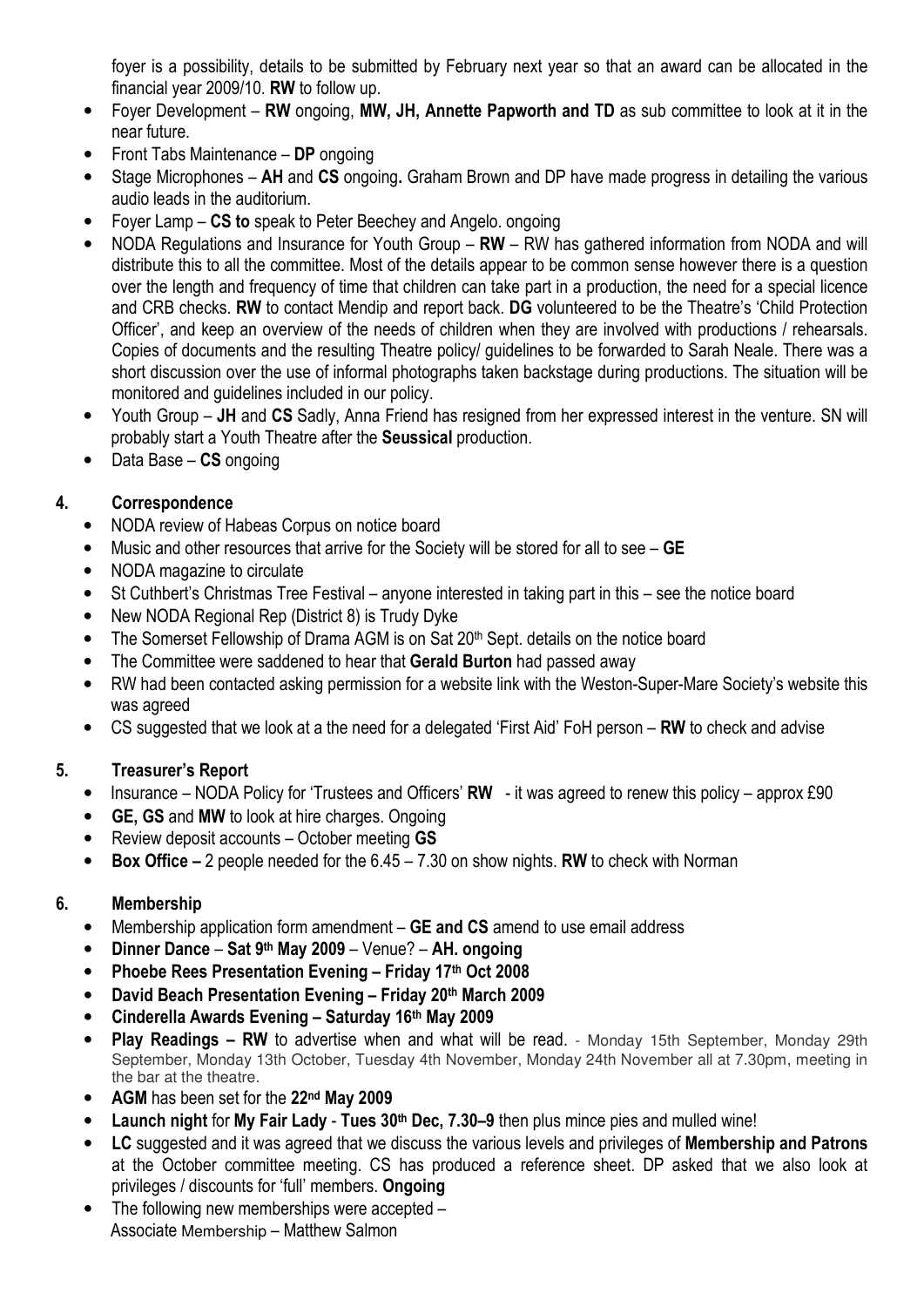Child – Lewis Collins Ordinary Membership – Mary Hayter, Bob Rogers, Frank Edgeller

## 7. Publicity

- Publicity database / guide A first draft has been submitted and will be checked TD
- GE to get the website added to the banner and the billboards. Ongoing
- MW suggested that as the new website was being structured the most important thing was to have a clear statement of 'What's on' on the first page. CS ongoing

## 8. Theatre Renovations

- Foyer development. RW. as in 3 above
- Maintenance and New Projects the checklist to be updated **GE** and MW ongoing
- The Stage Managers position is being modified DP ongoing
- A new 'A' board for the Box Office is needed DP to investigate
- AH to look at improving the pit and orchestra area.

# 9. Production/Trifold/hire

- Jack the Ripper 10-13th Sept. 2008 Dir AH. Chor Ella Upham, Lighting Graham Brown, SM DP, MD -Nick Barlow. Budget discussed and agreed. Tickets £9 &£8, Producer – Sandra Lewis
- Sleeping Beauty 13-20<sup>th</sup> Dec 08 Dir Gill Kerton, Choreography TE, Child Choreography Sarah Neale, SM - CS, Lights- Graham Brown, MD - Russell Collins. Budget agreed. Ticket prices at £8, £7 and £6 Rehearsal Schedule done
- My Fair Lady 20-25<sup>th</sup> April 2009 Dir Lois Harbinson, Prod GS, MD Sheila Ross, lighting Simon Blaymires, SM - DP. Wednesdays & Friday with some Mondays and Weekends as required. Rehearsal Schedule to follow - Tickets £10 & £9 Budget to be agreed
- Seussical the Musical 4<sup>th</sup>-6<sup>th</sup> June 2009 'Little Theatre Youth production' 7 –18yrs. Dir & Chor Sarah Neale MD - Russell Collins, SM - CS, lighting - ?, producer - ?. Rehearsal Schedule agreed (Sundays and Tues.) Starts in Jan 2009. There should always be enough adults present, no bar during reh. Tickets £9 & £7 Budget to be agreed
- Play  $15<sup>th-18<sup>th</sup></sup>$  July 2009. Anyone interested should contact the committee.
- Good Gods, musical 9<sup>th</sup>-12<sup>th</sup> Sept 2009 by Ken Edmonds –rehearsal schedule booked in. Budget to be agreed Tickets £10 & £8?
- Play 21<sup>st</sup> -24<sup>th</sup> Oct 2009. Anyone interested should contact the committee.
- Panto  $12^{th}$ -19<sup>th</sup> Dec 2009 Dir Chris Briton, title to follow Pos Treasure Island (aka A Vast Behind) Vicky, Katie and Chris are writing, Choreography – Sarah Neale, need SM and MD, title & rehearsal schedule to follow. Budget to set. Tickets price?
- Spring Show 2010 RW offered to Direct the king and I. Other suggestions to the committee asap.
- Sept 2010 Little Lights up part 2? A One Act Play could be second half at another time. the

# 10. Training

Bicton – An excellent and exhausting weekend of singing, acting and dancing (Guys and Dolls) was had by all. Report to follow in the next 'In House'. The makeup course was also very good. A big thank you from all goes to the Society for their financial support.

## 11. Any other business

- Wardrobe improvements Kate Hathway and Sue Scott have been looking at improvements. They suggest further rationalisation and then some additional shelves, boxes, and double rails. TE to help thin down what we have. MW to give some technical assistance to structural changes. Ongoing. They are looking at a Sunday (or two) in Oct to sort, thin down and catalogue.
- It was agreed the secretary could purchase an additional filing cabinet ( to go upstairs) to hold theatre documentation etc. GE
- The committee decided that for the time being the 'Show Raffle' will only run where the responsibility is taken on by the show Director or Producer. It has become increasingly difficult to administer over the last year.